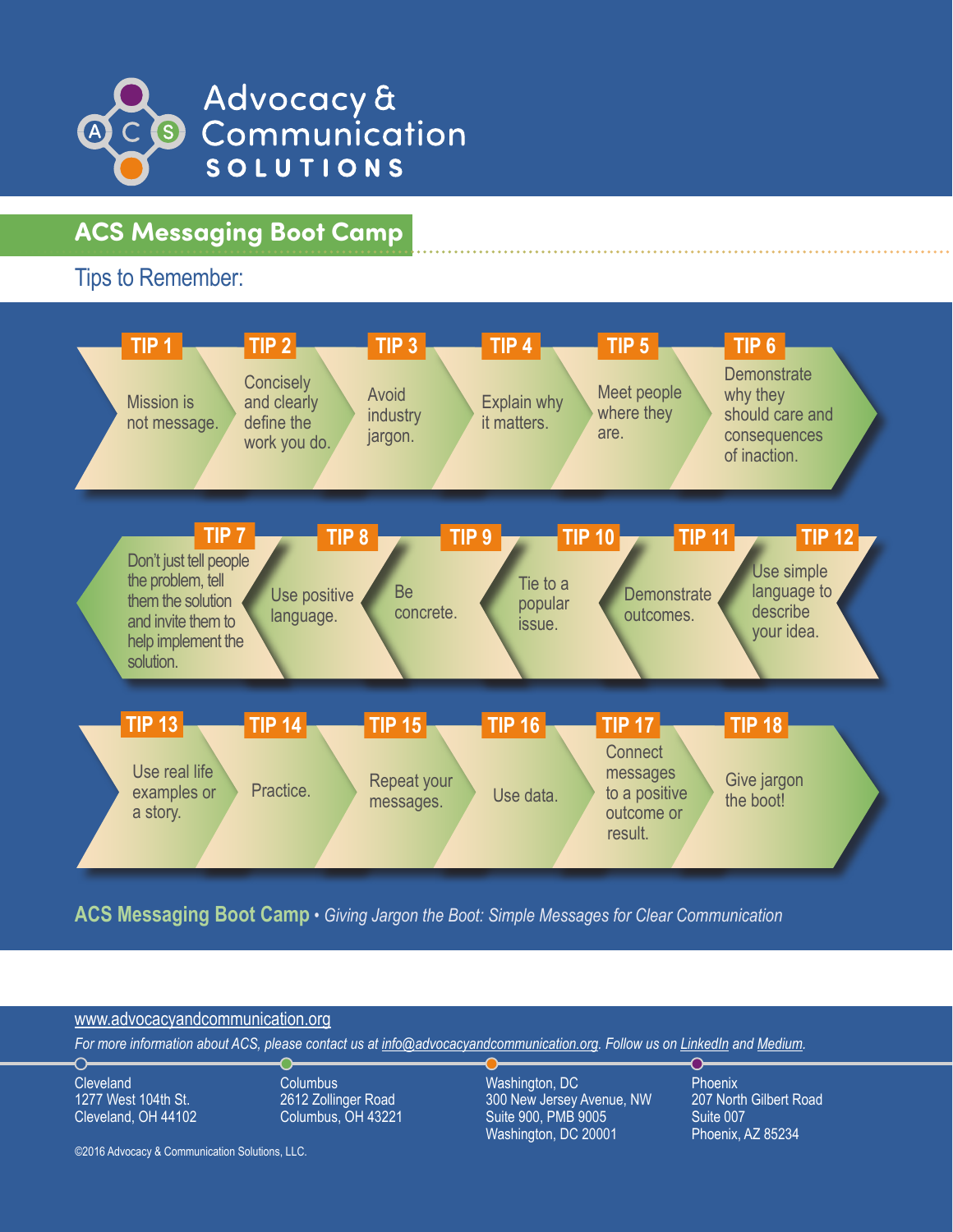### **ACS Messaging Boot Camp:**

### Giving Jargon the Boot: Simple Messages for Clear Communication

Create your core messaging statements by following the steps below. Using 10 words or less, answer the four questions. It may help to think of a target audience in advance, such as a legislator, a parent, a member of the faith community, a teacher, or a business owner.

**What You Do—write what your organization does.**

**Step 1—What You Do.** State what you do but in 10 words or less. Review it. If your grandma wouldn't understand it, erase and start again.

**How You Do It—write the ways you and your organization work to meet your mission.**

Step 2—How You Do It. This is your time to shine. Talk about the unique work you do. What is different about your work than what other organizations do? What is your value? Keep it to 10 words or less and keep it wonky-free.

**Why It Matters—think about your target audiences and why what you do matters to them.**

**Step 3—Why Does It Matter?** You're speaking to a local legislator. Or a parent. Or a business owner. Or a teacher. Why does this issue matter to them? Why does it matter to the community? Write down all of the ways the issue impacts them and the people they represent. For each target audience, keep why it matters to 10 words or less.

**Why Should Anyone Care—bring it all together for someone who does not care about your issue.** 

**Step 4—Why Should Anyone Care**. What's at stake? What will happen if there's no action? How does this impact the community? The economy? What are the outcomes for the people it serves? How does your work solve a problem? What will be most persuasive for your audience? What information does your audience need to hear? What action do you want the audience to take? Keep it to 10 words or less, and in words your parents would understand.

**Step 5—Review and Practice.** Review all of your messages. Are they simple? Easy to understand? Would someone not familiar with the issue understand them? If not, start again. Practice delivering your statements.

**ACS Messaging Boot Camp** *• Giving Jargon the Boot: Simple Messages for Clear Communication For additional tools and resources find us on the web at [www.advocacyandcommunication.org.](http://www.advocacyandcommunication.org/)*

Advocacy & Communication **SOLUTIONS** 

**ACS Messaging Boot Camp**

**2** *Visit www.[advocacyandcommunication.org](http://www.advocacyandcommunication.org/) or email [info@advocacyandcommunication.org](mailto:info%40advocacyandcommunication.org?subject=) for more information. Follow us on [LinkedIn](https://www.linkedin.com/company/advocacy-&-communication-solutions-llc) and [Medium.](https://medium.com/@acsllc)*  ©2016 Advocacy & Communication Solutions, LLC.